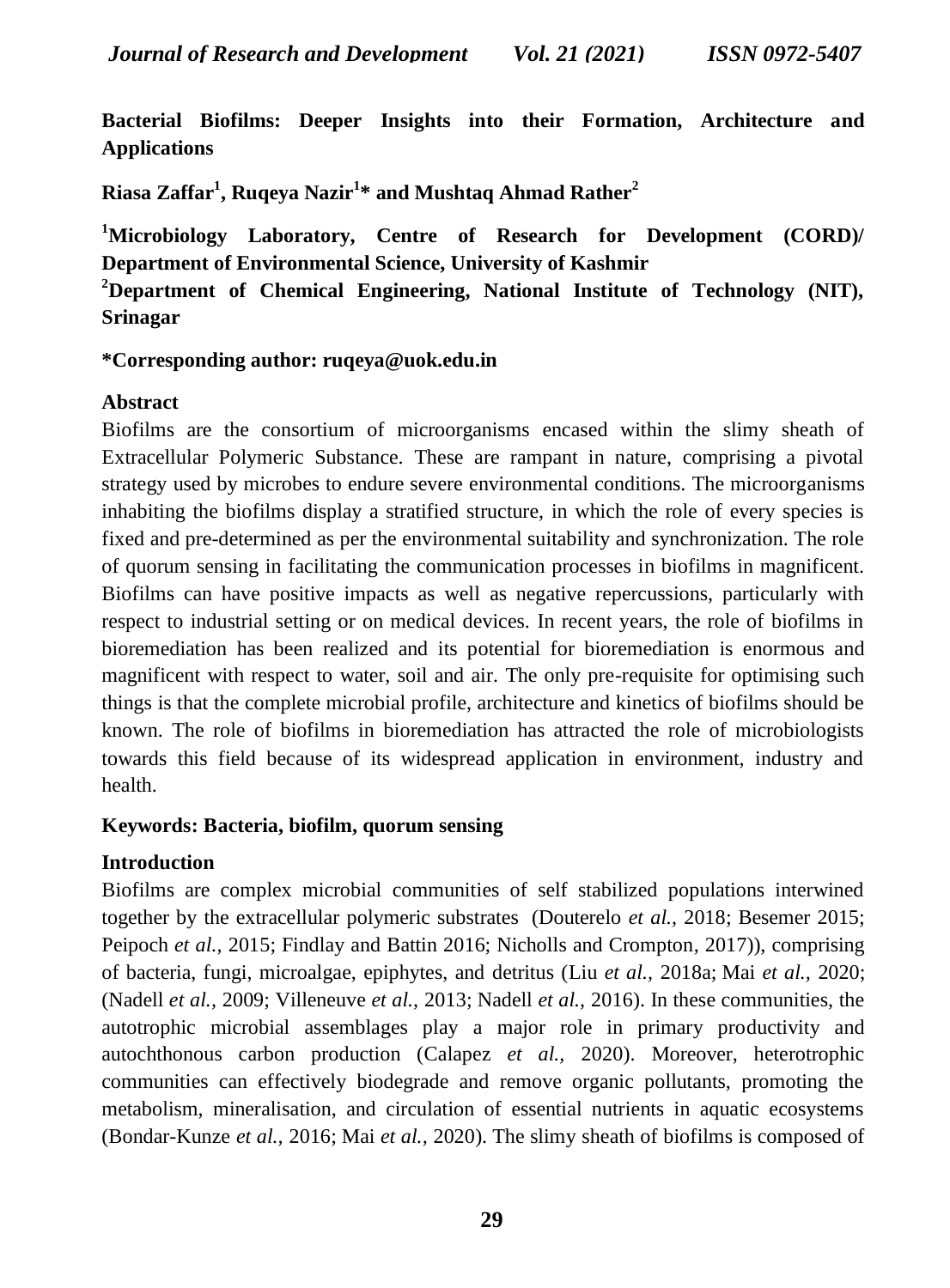polysaccharides, proteins, DNA, lipids, humic substances etc (Pamp *et al.,* 2007). EPS constitutes 50-90% of the organic matter of biofilms, of which polysaccharides are the predominant compounds. In contrast to planktonic cells, biofilms form in an aqueous medium on a solid substratum (Flemming and Wingender, 2010). Biofilms form on the surfaces which are more hydrophobic, rough and continually conditioned by the medium. Additionally this attachment is also influenced by the hydrodynamic, turbulent and laminar forces.

The time frame of their existence dates back to 3.8 billion years and today is ubiquitous on Earth. Biofilms produce adhesive materials and exopolymers, so as to attach to surfaces and other neighbourhood cells. The matrix materials of biofilms defend the cells against various environmental stresses (Fux *et al.,* 2005; Singh *et al.,* 2009; Van and Halverson, 2004). Biofilm cells form a community which engage in intercellular activities (Davies *et al.,*  1998). The cells of biofilms are not static, but are involved in surface attached movements (Toole and Kolter, 1998). Biofilms have been compared to multicellular organs which differentiate with specialised functions (Costerton *et al.,* 1995). However the cells of biofilms are not only involved in communalism, but these also engage in competitive activities so as to antagonise the cells present in the vicinity (Moscosso *et al.,* 2011). Type 6 secretion is responsible for antagonism mechanism of biofilm microorganisms, particularly the bacteria, which comes into effect by injecting toxins, thus exhibiting both communal and competitive behaviour. In nature, the biofilm communities are stratified, wherein different organisms migrate to various positions for the access of light, air, nutrients, signalling compounds and secondary metabolites ( Becraft *et al.,* 2011; Kim *et al.,* 2014; Ramsing *et al.,* 2000; Rani *et al.,* 2007 ).



**Figure 1: Layer of biofilm on rock surfaces immersed in water (http://trollingwithlogic. com/bio-inspiration/biofilms-the-biology-ofslime-1-intro/)**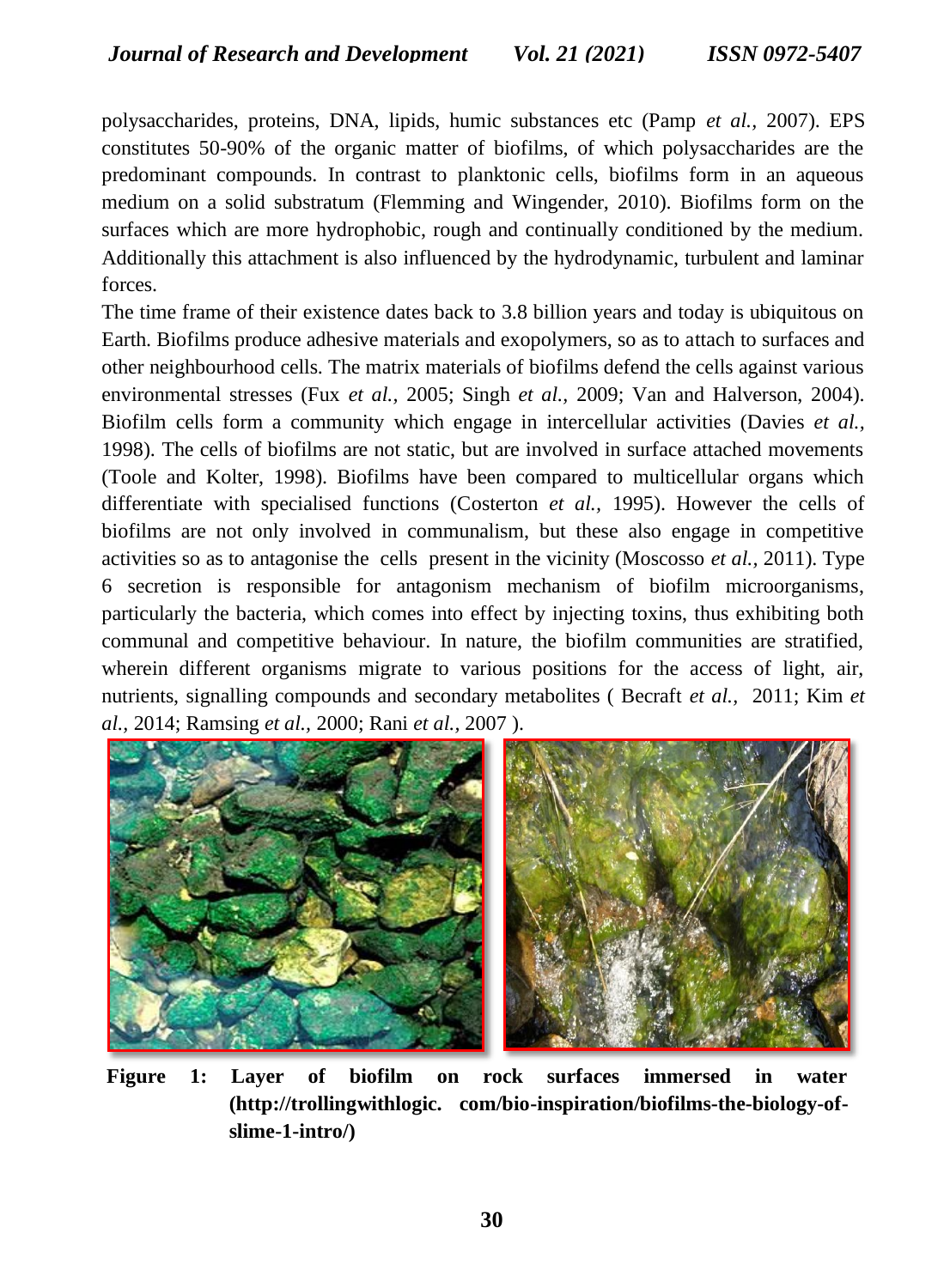#### **Biofilm development**

The biofilm developmental cycle encompasses many stages which are believed to include (1) initial attachment of microbial cell to the surface (2) microcolonies formation (3) biofilm maturation (4) dispersal (Toole *et al.,* 2000; Saucer *et al.,* 2002). The different biological mechanisms of biofilms as compared to planktonic cells can be pertained to varied microbial physiology and phenotypic response (Saucer *et al.,* 2002). The transition from planktonic lifestyle to communal biofilm community involves a change in microbes in such a manner that these starts secreting adhesins and extracellular polymeric substance which helps in binding the microbial cells together (Whitchurch *et al.,* 2002). The exopolymeric substance serves as a platform which plays a pivotal role in inter and intracellular communication and antimicrobial tolerance (Molin and Nielsen, 2003; Friedman and Kolter, 2003; Jackson *et al*, 2004; Ma *et al.,* 2006; Yang *et al.,* 2009). The initiation of biofilm formation occurs in response to an increase in the level of c-di-GMP, intracellular signalling messenger which regulates the bacterial lifestyle transition from planktonic cells to sessile forms (Ross *et al.,* 1987;Simm *et al.,* 2004;Ryan *et al.,* 2009;Gjermansen *et al.,*  2010;Romling *et al.,* 2013;). There is a correlation between the high c-di-GMP in the cell and biofilm formation or low c-di-GMP in the cell and motility, which has been demonstrated in several bacterial species such as *Escherchia coli, Pseudomonas aeruginosa* and *Salmonella enterica* (Simm *et al.,* 2004). It is assumed that cells use c-di-GMP as a checkpoint to proceed through distinct stages of biofilm development until they fully commit to the biofilm lifestyle, nevertheless these cells are still offered a choice to revert back any time to the original motile form (Romling *et al.,* 2013; Hengge, 2009). Biofilm determinants modulated by c-di-GMP range from flagella rotation to type-4 pili retraction, exopolysachharide production, surface adhesin expression, antimicrobial resistance, secondary metabolite production and dispersion of biofilm (Romling *et al.,* 2013).

Two varied classes of proteins with opposing enzymatic activities are involved in the synthesis and degradation of c-di-GMP in the bacteria (Henggee, 2009). Diguanylate cyclases harbouring GGDEF domains synthesize c-di-GMP from too GTP molecules, whereas phosphodiesterases harbouring HD-GYP domains degrade c-di-GMP. GGDEF and HD-GYP domains are frequently associated with sensory domains, which transcribe a wide range of environmental signals into c-di-GMP levels. Different c-di-GMP guanylate cyclases and phosphodiesterases are produces by bacteria and these are known to work in separate c-di-GMP circuits (Massie *et al.,* 2012). Additionally, biofilms formation is also regulated by small regulatory RNA's (sRNA) in many bacterial species (Chambers and Sauer, 2013). For example in *Pseudomonas aeruginosa*, the environmental signals attribute to the formation of exopolysachharides Psl and Pel which are sensed by sensor kinases **LadS** and **RetS ND** and a pair of sensor kinase/response regulator pair **GacS/Gac**A (Goodman *et al.,* 2004; Ventre *et al.,* 2006; Goodman *et al.,* 2009; Brencic and Lory, 2009;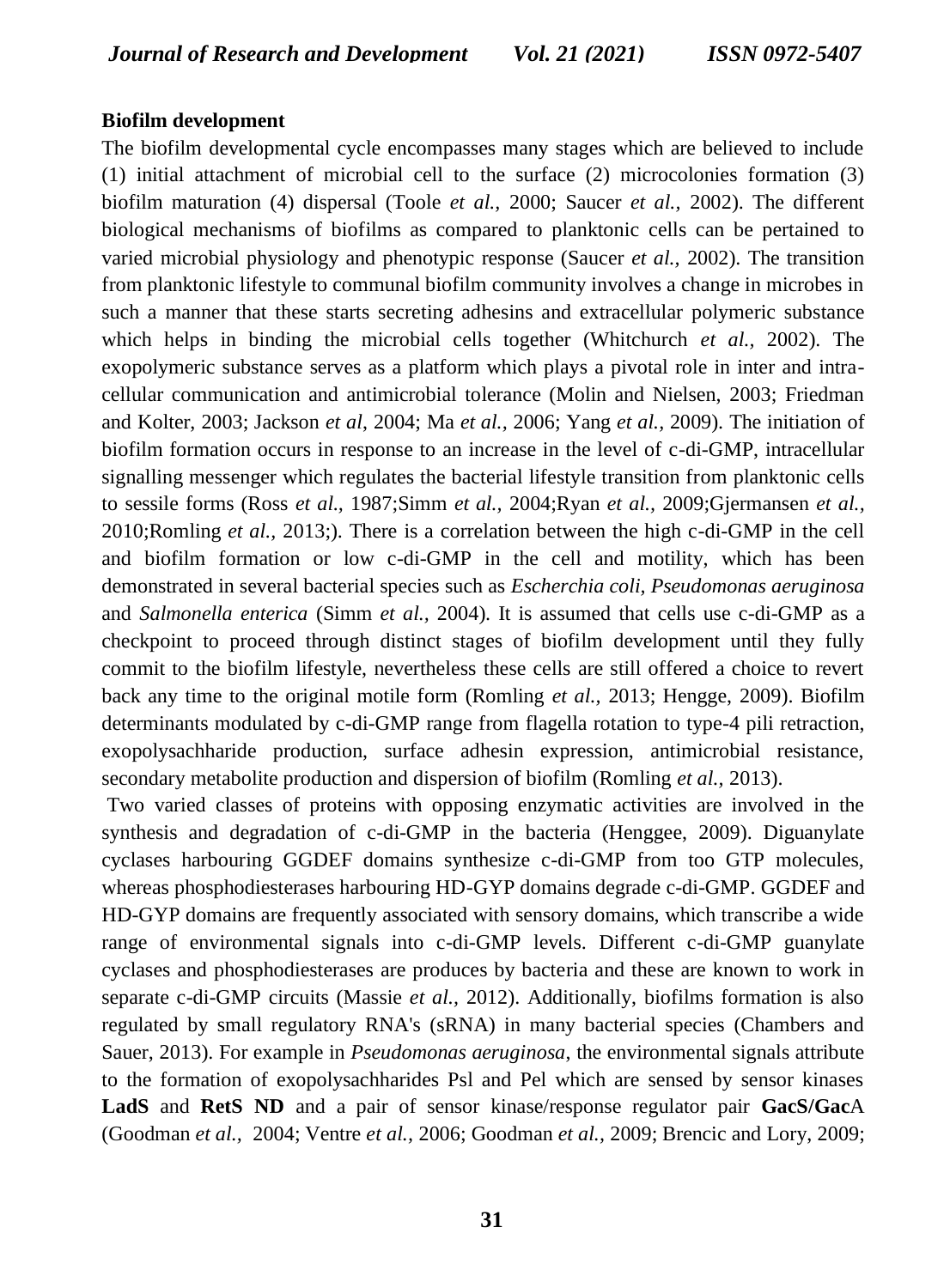Brencic *et al.,* 2009; Irie *et al.,* 2010). The adaptive responses play an important role in Biofilm formation and additionally, it can be terminated at any point in response to the surrounding environmental signals. In case of *Pseudomonas putida,* it has been seen that the biofilm grown on a flow chamber was able to disperse freely within few minutes of changing the nutrient medium containing carbon to the non carbon source (Gjermansen *et al.,* 2005). Biofilm formation in case *P. putida* is exclusively governed by LapA, large adhesive proteins (Gjermansen *et al.,* 2010; Nilsson *et al.,* 2011) and it has been established that its biofilm formation was regulated by c-di GMP signalling system in presence of LapA on their cell surface ( Gjermansen *et al.,* 2010). Generally LapD and LapG proteins govern the presence of LapA in response to intracellular c-di-GMP level. When LapA is not repressed, the periplasmic proteinase, LapG cleaves the LapA off the cell surface. LapD protein surrounds the cytoplasmic membrane whose degenerate domains GGDEF and EAL bind to c-di-GMP. LapD protein also helps in regulating the activity of LapG proteinase by de-repressing it when the intracellular level of c-di-GMP is low and vice versa (Lopez *et al.,* 2013). A c-di-GMP phosphodiesterase gene in *P.putida* homologous to *P.aeruginosa bifA* gene has been responsible for starvation induced dispersal, which has recently been established.



**Figure 2: Biofilm developmental stages [\(http://thelymepost.blogspot.com](http://thelymepost.blogspot.com/) /2015/01/biofilm-shield-for-lyme- disease-that.html)**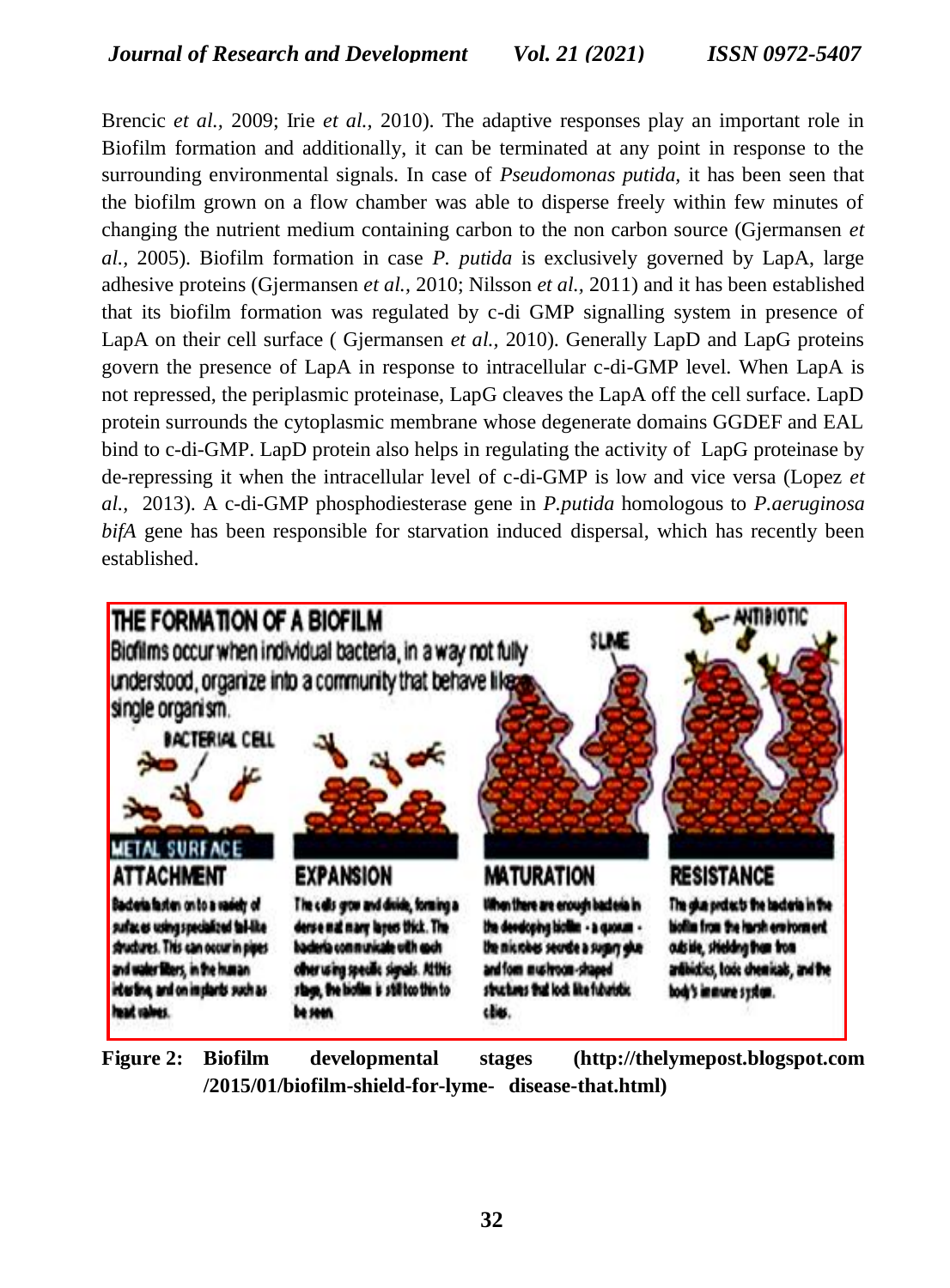

**Figure 3: Biofilm development (https://www.researchgate.net/figure/fig-1-Differentsuccessive-steps-in-the development-of-multispecies-biofilm-onstone\_fig1\_301232453)**

# **Role of quorum sensing in biofilm formation**

Quorum sensing has been shown to play a pivotal role in biofilm formation for various bacterial species such as *P. aeruginosa* and *B. cenocepacia.* The flat and undifferentiated biofilms of *P. aeruginosa* were formed from a defective mutant strain of the said species in flow chambers under the conditions where large mushroom shaped colonies were formed by wild type strains (Davies *et al.,* 1998). There are certain chemicals such as Acylated homoserine lactone analogues, which inhibit the quorum sensing mechanism, thus impacting the biofilm formation of *P.aeruginosa* in flow chamber (Hentzer *et al.,* 2002 ). Many other studies have proven that quorum sensing signalling plays an important role in biofilm formation (Yang *et al.,* 2007; Yang *et al.,* 2009). Quorum sensing is responsible for the formation of extracellular DNA in P. aeruginosa biofilms (Holm *et al.,* 2006). In addition to this, large quantitiy of extracellular DNA is released at a later stage of biofilm formation that is regulated by *Pseudomonas* quinolone signal (PQS) based Quorum sensing system. There is anevidence which shows that the DNA is released as a result of lysis of sub population of bacterial cells. The production of biosurfactant rhamnolipid,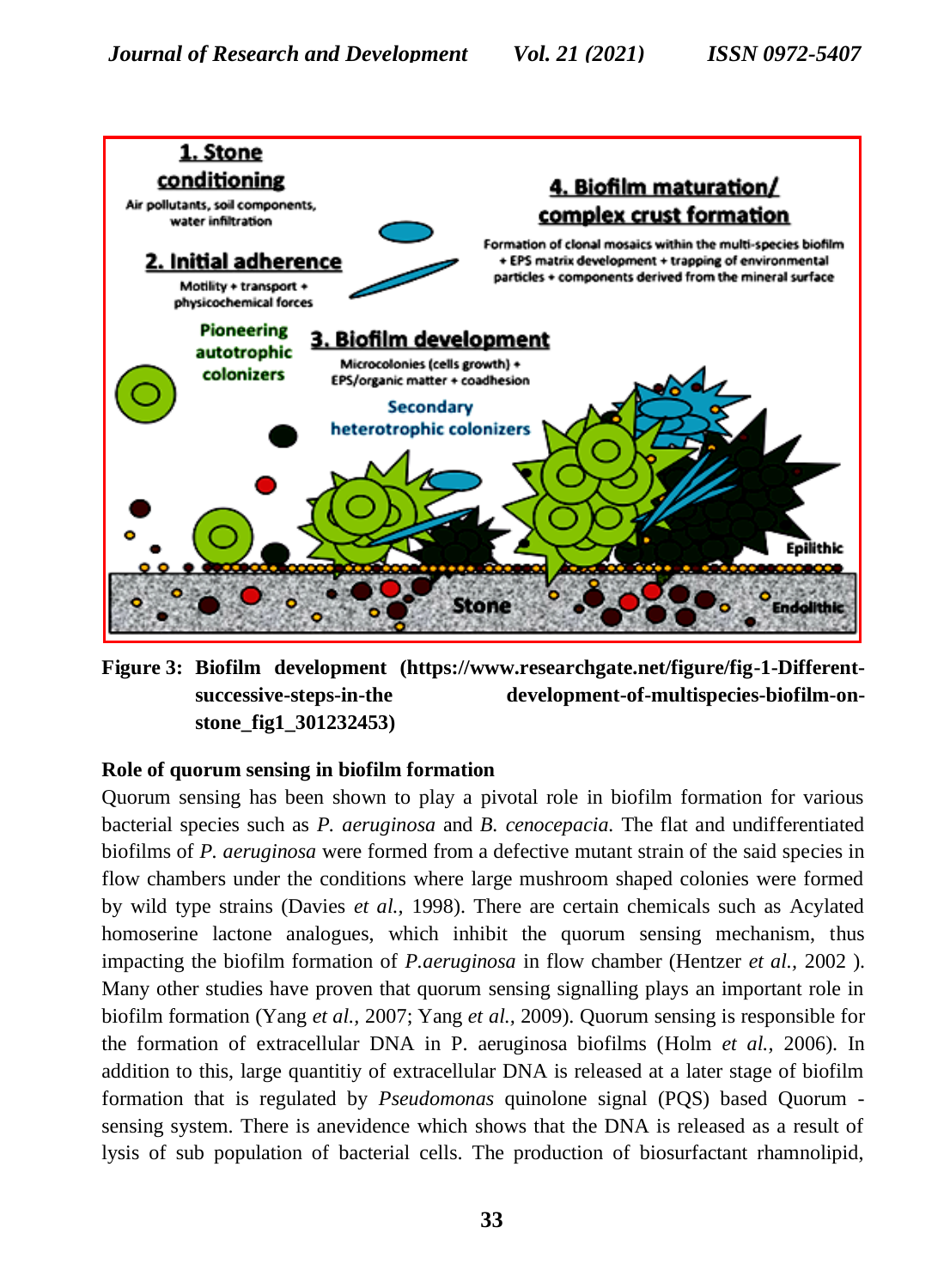which also plays an important role in biofilm formation of *P. aeruginosa* is also controlled by Quorum sensing signalling (Davis *et al.,* 2003; Boles *et al.,* 2005; Pamp *et al.,* 2007). The production of siderophores, which are also important for biofilm formation, is also controlled by quorum sensing. Biofilm formation is thus a developmental process which is governed by adaptive responses of individual bacteria. This process basically involves Biofilm- specific genes that are a part of specific hierarchy pathway which is exclusively meant for regulating the transition through different biofilm stages.



**Figure 4: Quorum sensing and bacterial communication (https://pubs.rsc.org/en/ content/articlehtml/2017/ra/c7ra02497e): (a) Signal molecules are generated by the bacteria and accumulate in the extracellular environment; b) Construction of AHL, AIP, and AI-2, which are signal molecules from various bacteria**

## **The architecture of biofilms**

Biofilm is composed of the microcolonies, which is entirely dependent upon the type of bacteria forming the biofilm. It has been seen that under identical conditions, *Pseudomonas putida* forms loose protruding microcolonies, while as *Pseudomonas knackmussi* forms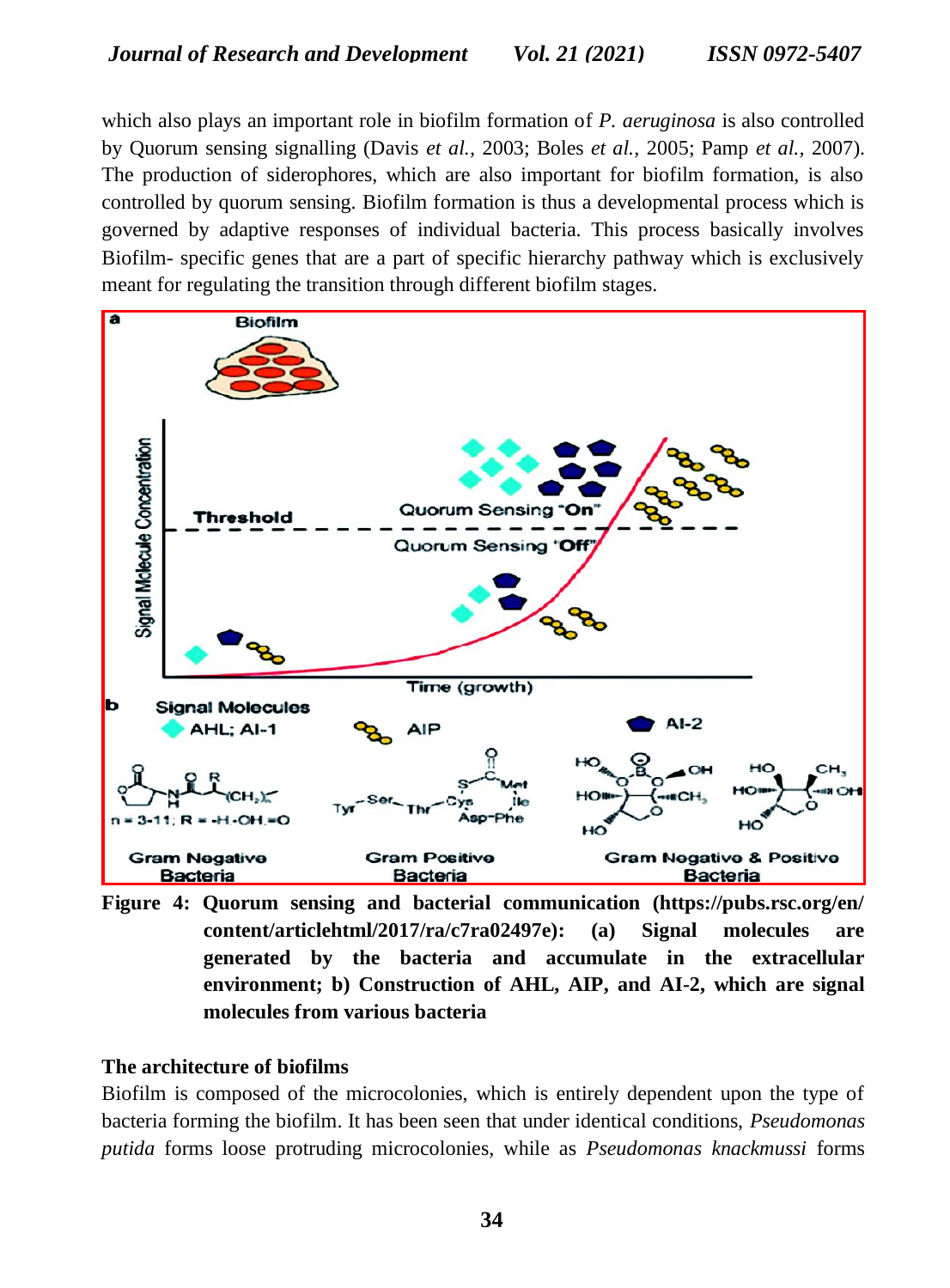spherical colonies (Tolker *et al.,* 2000). It has also been observed that when two *Pseudomonas* species were grown together in dual species biofilms, the individual Pseudomonas species still formed their characteristic microcolony structure without impacting each other (Tolker *et al.,* 2000). Thus the architecture of biofilms is dependent on biofilm forming bacteria. Different factors are involved in forming various structures of biofilms. In case of *Pseudomonas putida.* large adhesive proteins, LapA govern the biofilm formation in flow chambers (Gjermansen *et al.,* 2005; Gjermansen *et al.,* 2010; Nilsson *et al.,* 2011), whereas in case of *Pseudomonas aeruginosa,*biofilm formation is governed by exopolysachharides Psl and Pel (Jackson *et al.,* 2004; Matsukawa and Greenberg, 2004; Wozniak *et al.,* 2003).Different bacterial species form different structures under identical conditions, while as same bacterial species form different structures under different conditions e.g when *Pseudomonas aeruginosa* species are grown in glucose medium in flow chambers, it for mushroom shaped mini colonies and on contrary, *Pseudomonas aeruginosa* form flat biofilms when grown in citrate medium in flow chambers (Klausen *et al.,* 2003). However, the structure of biofilm can change in response to the change in nutritional condition. There are certain bacterial species that have the ability to interact metabolically when grown in flow chambers e.g. when *P. knackmussii and Burkholderia xenovorans* are grown together in chlorobiphenyl medium, the former species metabolize the chlorobenzoate produced by the latter. Additionally, when the dual species biofilm was fed with the medium infested with chlorobiphenyl, mixed species mini-colonies consisting of both the bacterial species were formed and on contrary, when the consortium was fed with citrate, that can be metabolized by both species, the two species formed separate microcolonies.when there was a shift of carbon source from citrate media to chlorobiphenyl, there was a change in the spatial structure of biofilm from separate colonies towards mixed colonies.This was optimised by the movement of *Psedomonas knackmussii* (Nielsen *et al.,* 2000). The construction and maintenance of a biofilm community depends solely on the production of extracellular polymeric substance (PSs) (Branda *et al.,* 2005; Sutherland, 2001). The PSs secreted by microbial cells vary greatly in their physical and chemical properties and thus the composition (Sutherland, 2001). Most of these molecules are polyanionic but some are neutral and polycationic.In most environments, PSs are found in an ordered hierarchy as well as composition with thin and long molecular chains. There are ample ways by which PSs can be elaborated such as environmental influence and association of PSs with other molecules such as proteins, lectins, bacterial and host extracellular DNA (e-DNA). Usually biofilms constitutes of a wide range of bacterial and fungal species in which the range of PSs may interact to generate a unique architecture (Jenkinson and Lamont, 1997). There has been a range of functional roles for PSs in microbial biofilms because of the diversity in PS structure. The biofilm landscape is formed because of the polysaccharides which are responsible for the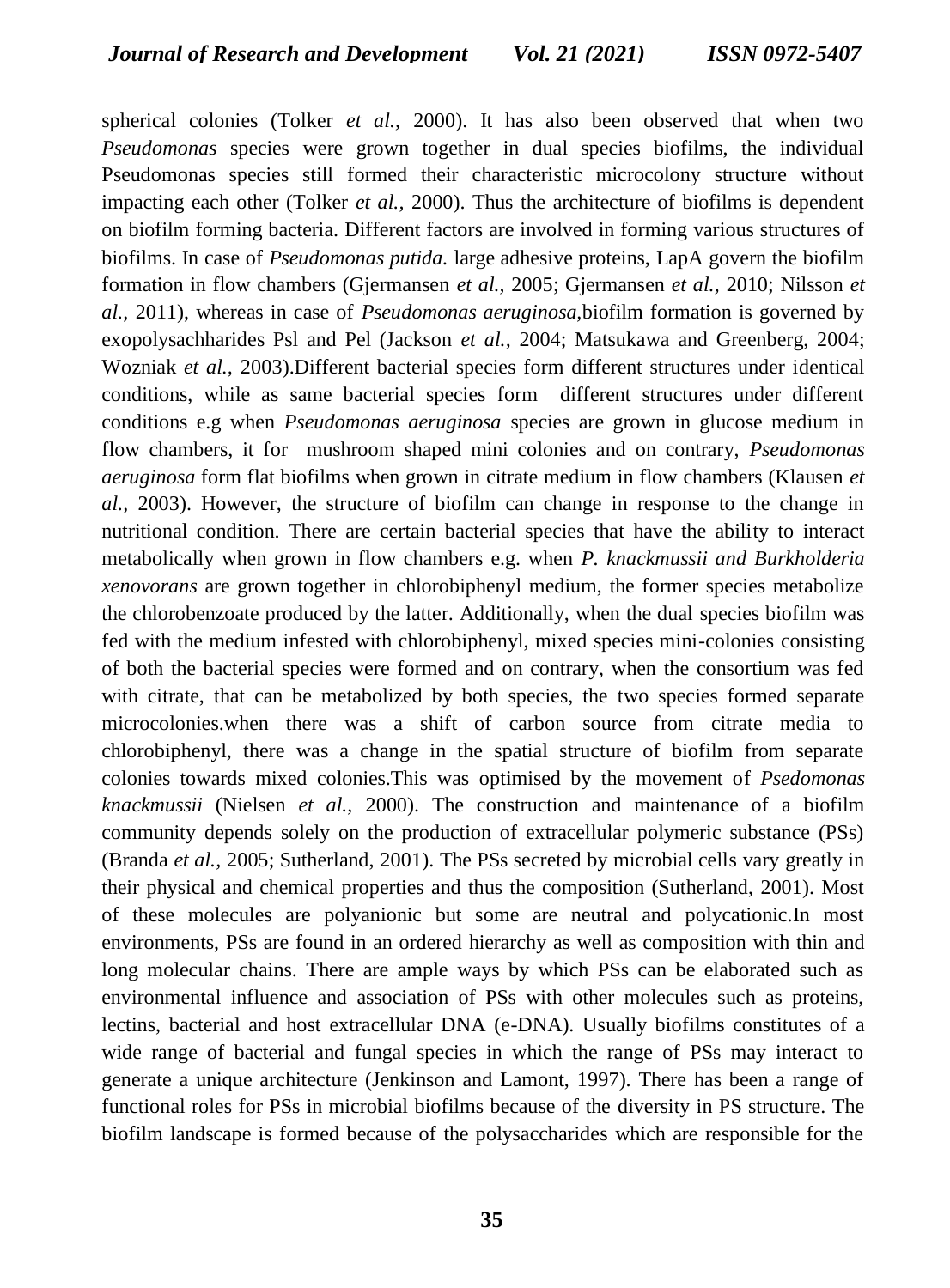formation of biofilm matrix. The inhabitants of the biofilm are protected by polysaccharides while maintaining an access to nutrients and also for responding to changing environmental conditions. PSs are useful for bacteria for a multitude of reasons such as adherance to different surfaces and host cells, protection from antimicrobials, acts as nutrient acquisition reservoir, thus creating an environment for the microorganisms to sustain.



**Figure 5: EPS matrix of biofilm (https://sc.edu/study/colleges\_schools/ public\_health/research/research\_areas/environmental\_health\_ sciences/alan\_decho\_lab/)**

## **Division of labour within biofilm cells**

A crucial facet of the division of labor is specialization of cells for performing different tasks. Phenotypic variation can result from various contiguous mechanisms: responses to local environmental conditions, gene expression noise and genetic variation. Non genetic differences account for most of the phenotypic variation in monoclonal biofilms, also known as phenotypic heterogenity (Sclichting and Pigliu, 1998; Beldade *et al*, 2011). There is a sharp distinction between phenotypic specialization of biofilm cells and division of labour. Cell level property pertains to phenotypic specialization and colony level property pertains to division of labour.The presence of various cell types means that the cells will attribute the mechanism of division of labour but that does not imply that cells divide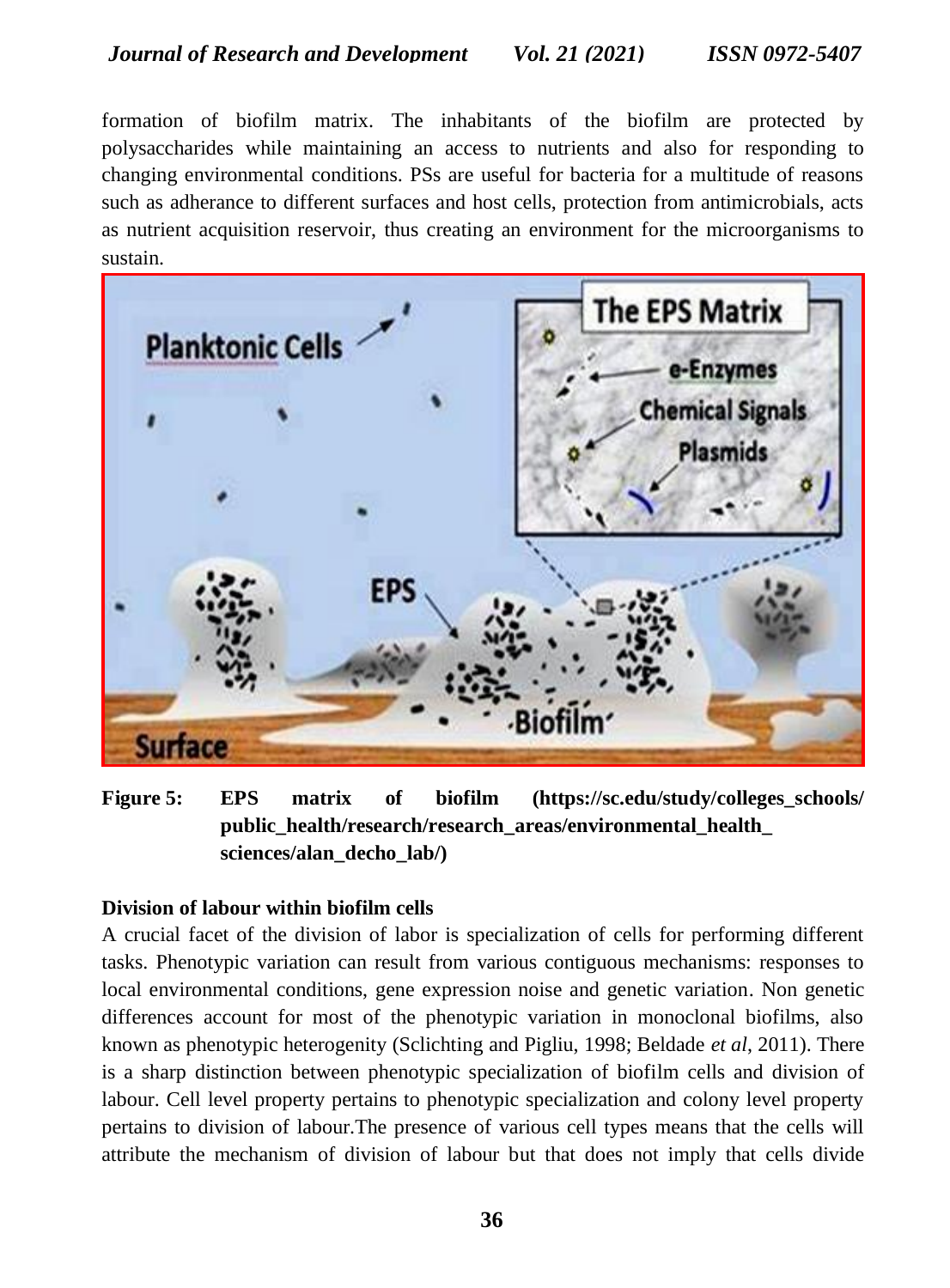labour. In a biofilm, cell specialization accounts for the adaptive response to local environmental conditions but does not involve the cellular interactions between various cells. When the biofilm cells divide labour, the colony that consists of multiple cell types is able to perform better than the one which is formed solely of a single cell. This is known as an emergent property of biofilm cells which does not come into account because of local adaptation of cells to its environment. Division of labour allows cells to carry out specific tasks which avoids the metabolic burden of switching between various tasks. Consequently, one can visualise the division of labour from an emergent fitness benefits which occur at colony level due to cooperative interaction between the cells and in which different cell types are basically interdependent (Duarte *et al.,* 2011).

 As we know that surface attached biofilms are heterogeneous in nature.When cells accumulate on surfaces, it results in the formation of gradients of nutrient sources, electron acceptors, waste products that are produced by the cells (Stewart, 2003; Rani *et al.,* 2007; Stewart and Franklin, 2008) and the cells of biofilms respond to such gradients in terms of physiological adaptation (Stewart and Franklin, 2008). Therefore it is expected that biofilm formation results in the physiological heterogenity of its composite cells and also that the organizing potential of biofilms can be afforded by the environmental gradients (Kolter and Greenberg, 2006). The cells of biofilms can organise and arrange themselves in spatial forms via cellular differentiation which can be attributed to the chemical gradients that have been found to be similar to morphogen gradients of Eukaryotic cells (Wolpert, 1969; Wolpert *et al.*, 2002). Subsequently this leads to the cooperative interactions between cell types and thus, the division of labour. The feedback between cellular response and enviromental conditions is a result of multicellular pattern formation with or without regulation pattern (Wolpert, 1969; Wolpert *et al.,* 2002; Bonner, 2001). The cells of biofilms differentiate in such a manner that these divide labour and also cooperate with one another. This cooperative interaction results in an emergent benefit at colony level. To characterize the potential ecological benefits of biofilm formation, one usually compares biofilms from planktons and in this two ecological differences have been discovered i.e. metabolic cooperation and protection from environmental stress. Biofilms are thus remarkable examples of biofilm construction. Life in aggregates is the most common trait founds in all life forms from animals to bacteria. This pertains to an effect, known as Allee effect, which is suggestive of the fact that it confers an inherent benefit to group on the whole, exemplified by the positive correlation between population density and mean individual fitness (Allee and Bowen, 1932). Nevertheless, grouping is beneficial most often, but its physiological consequences can lead to enhanced competition particularly when resources are low and there is high level of stress among the members of the community. Contrary to the competition, some sort of mutualistic behavior also develops between genetically different species occuring within the biofilm due to spatial proximity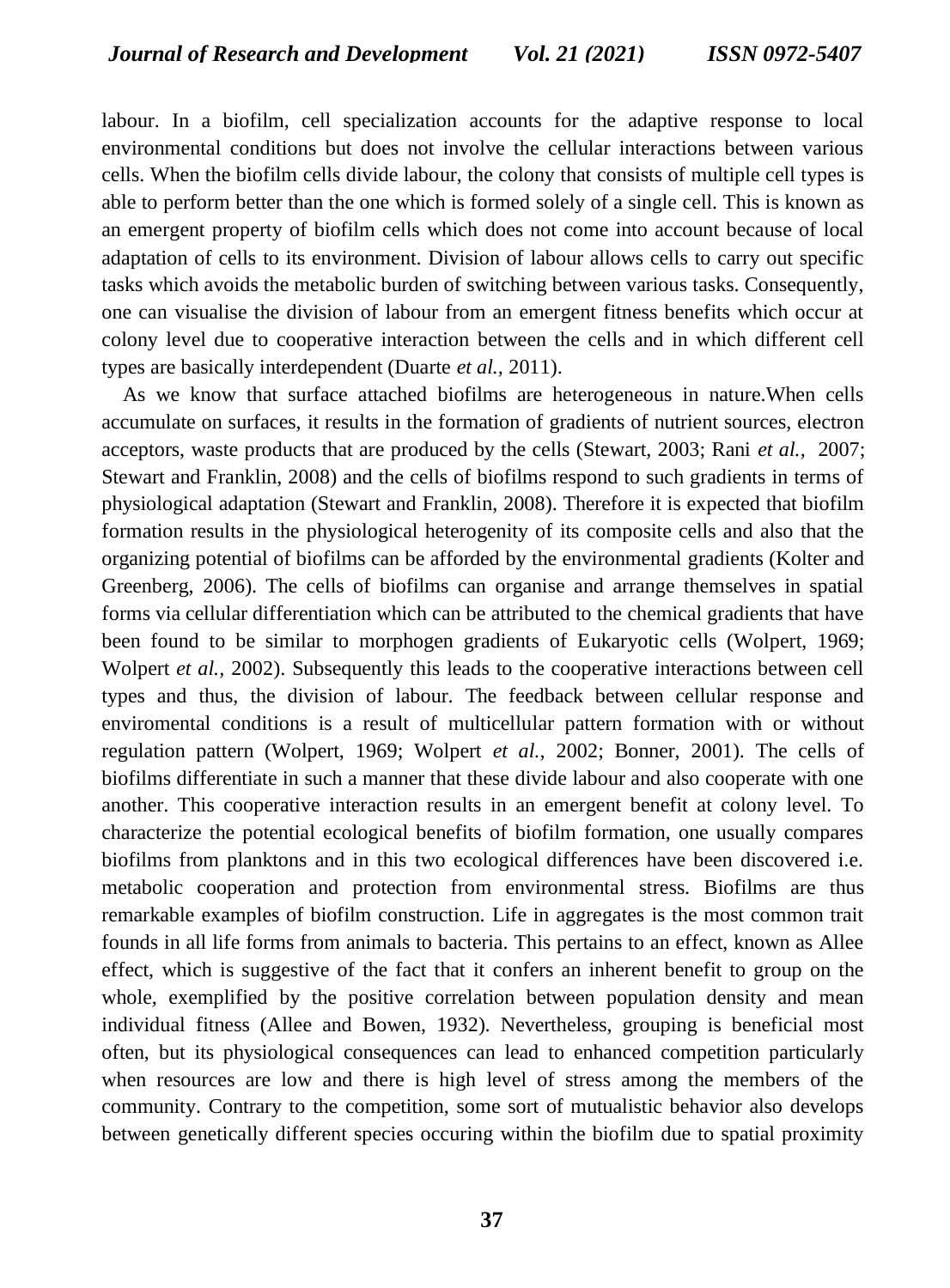(Taylor, 1992). Examples of such kind of interactions are mutual and cross- feed between two different species and efficient degradation of some pollutant by a blend of two or three species biofilm complex (Poltak and Cooper, 2011; Ramsay *et al.,* 2011;Burmolle *et al.,*  2006; Whiteley *et al.,* 2001).

#### **Bioremediation using biofilms**

With regard to the significant roles of biofilms in environment, industry, agriculture, and health, it has become an emerging topic for microbiologists. There was a late realization of the potential of microbes in biofilms for bioremediation. The synergistically beneficial relationship between different microbes present in the biofilm group makes it ideal for different contaminants to be bioremediated and for several pollutants to be degraded in the industrial sector as well. Bioremediation refers to the process of microorganism-based detoxification and degradation of harmful substances from air, water and soil. Since biofilm is made up of numerous microorganisms, it is imperative that the metabolic pathway of different microbes be distinct, which can be due to the ability of biofilm to individually or collectively degrade many contaminants (Gieg *et al.,* 2014; Horemans *et al.,* 2013). Due to the intrinsic potential of biofilms to efficiently adsorb, immobilize and degrade toxins, biofilm-mediated bioremediation has been found to be an eco-friendly, cost-effective and sustainable process for the environmental clean-up. Differential genes expressed in biofilms have been shown to be responsible for the degrading mechanisms of various microbial organisms. The distinguishing trait of biofilms is EPS, since it is primarily responsible for the immobilisation of contaminants (Sutherland, 2001). The EPS 3D structure with small oxygen concentrations towards the core carries aerobes, anaerobes, heterotrophs, sulphate reducers and nitrifiers closer to the center, thereby facilitating quicker engineered degradation of contaminants (Field *et al.,* 1995). Cyanobacterial EPS is a bioabsorbent which, in an aqueous process, can bind heavy metals (Micheletti *et al.,* 2008). Within the EPS, extracellular enzymes make it possible to maintain heavy metal concentrations and degrade other concentrations. (Flemming and Wingender, 2010). EPS of biofilms consisting of microorganisms that adsorb phosphorous and nitrogen serve as a reservoir for the recovery and thus the elimination from waste water of phosphorus and nitrogen (Zhang *et al.,* 2013). Municipal waste water is processed with the help of biofilms, which are optimized in activated sludge plants by flocular operation. The slow-sand filters that use biofilms are used to remove organic components and heavy metals from lakes and rivers (Logsdon *et al.,* 2002) Due to various metabolic processes in which ammonia is anaerobically oxidized to dinitrogen, biofilms that comprise planctomycetes in marine waters have the ability to extract nitrogen from waste water (Kartal *et al.,* 2010).

Biofilms play a significant role in water reclamation and reuse technologies and degrade toxic organic pollutants into harmless inorganic matter more commonly in water treatment systems. These constitute the intrinsic and integral part of membrane filters and biological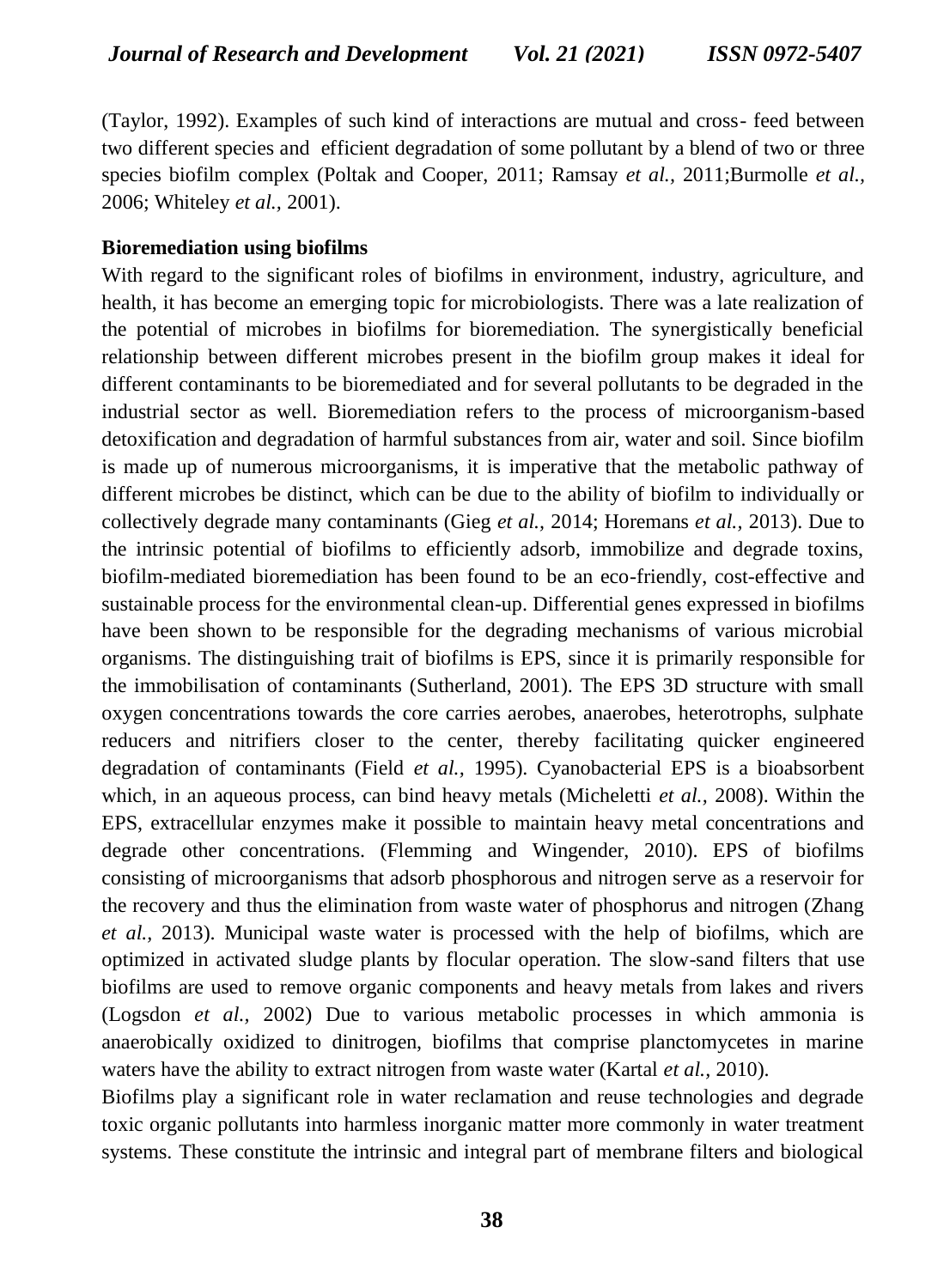reactors which are used for water treatment systems. Awareness of the creation, development and other facets of biofilm is very important for the optimization of water recycling facilities in order to design an efficient and sustainable scheme. With regard to water reuse technology, membrane bioreactors form an integral component which can be used for drinking water treatment, waste water treatment and water desalination. When there is an ever-increasing need for the availability of potable water along with strict standards for water safety around the world, the highest priority is various methods of decontaminating water. In such a situation, biological membrane filters can be effectively used to turn alternate sources into the supply of drinking water and also to deliver high quality water. The biological membrane filter is created by the combination of the active sludge system with the membrane filter, which removes the need for conventional gravity clarifiers. In addition, these technologies will substantially minimize waste water's nitrogen and phosphorous content (Di Giano *et al.,* 2004). One-quarter of the world's population is expected to face extreme water shortages by 2025 (Seckler *et al.,* 1999). In order to satisfy this ever rising demand, new technology for reusing and renovating water will be required. Membrane biofilters thus provide a viable method for securing a source of potable water. They can provide high-quality water, eliminate a number of pollutants, minimize the size of the required treatment plant, and can be used both for the treatment of water and waste water and for desalination.



**Figure 6: Biofilter technology using biofilms [\(http://www.seminarstopics.com/](http://www.seminarstopics.com/seminar/)  [seminar/8](http://www.seminarstopics.com/seminar/)015/ biofilters- for-air-pollution-control/)**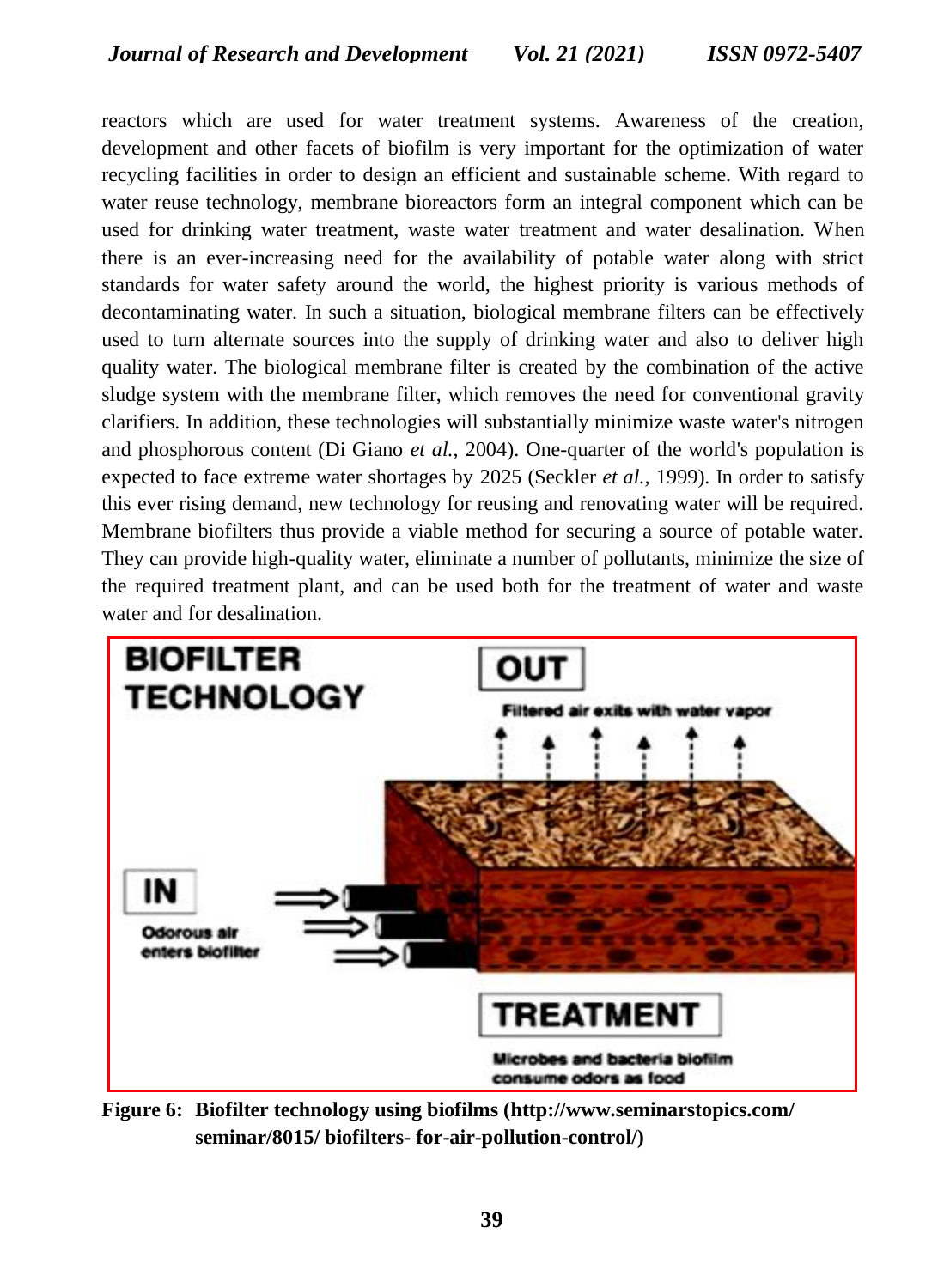#### **Air quality and biofilm**

The human population spends more time indoors, which has resulted in urban air emissions in tandem with air-tight homes, increased insulation, and decreased ventilation. This has become a global epidemic, becoming a main cause of rises in mortality and morbidity. The primary form of air filtration technology currently focuses on mechanical filtration and dilution. (Fleck *et al.,* 2020). However, traditional methods of indoor air filtration have a limited range of uses for contaminants. Biological filtration alternatives are a rapidly increasing area of study that needs and improves biological systems that can serve a growing market that seeks to improve their performance and effectiveness. In such situations, biological filter systems will play a promising role in increasing the efficiency of indoor air in the interior of the home (Fleck *et al.,* 2020).

Biofiltration systems using different microbial biofilms can also be used to mitigate odorous gas emissions from livestock farming systems, which have been rising to meet the growing demand for meat consumption worldwide. This will emerge as a cost-effective and promising technology (Kumari and Tripathy, 2020).



**Figure 7: Indoor air filter (https://www.slideshare.net/root66aquaponics/airbiofilters-indoor-overview121814)**

Thus, we come to the view that in terms of bioremediation, biofilms have unparalleled functions. It can be used for decontamination purposes in various structures, and the only thing we need to know is its microbial composition, its organization, and the kinetics of how the biofilm culture functions.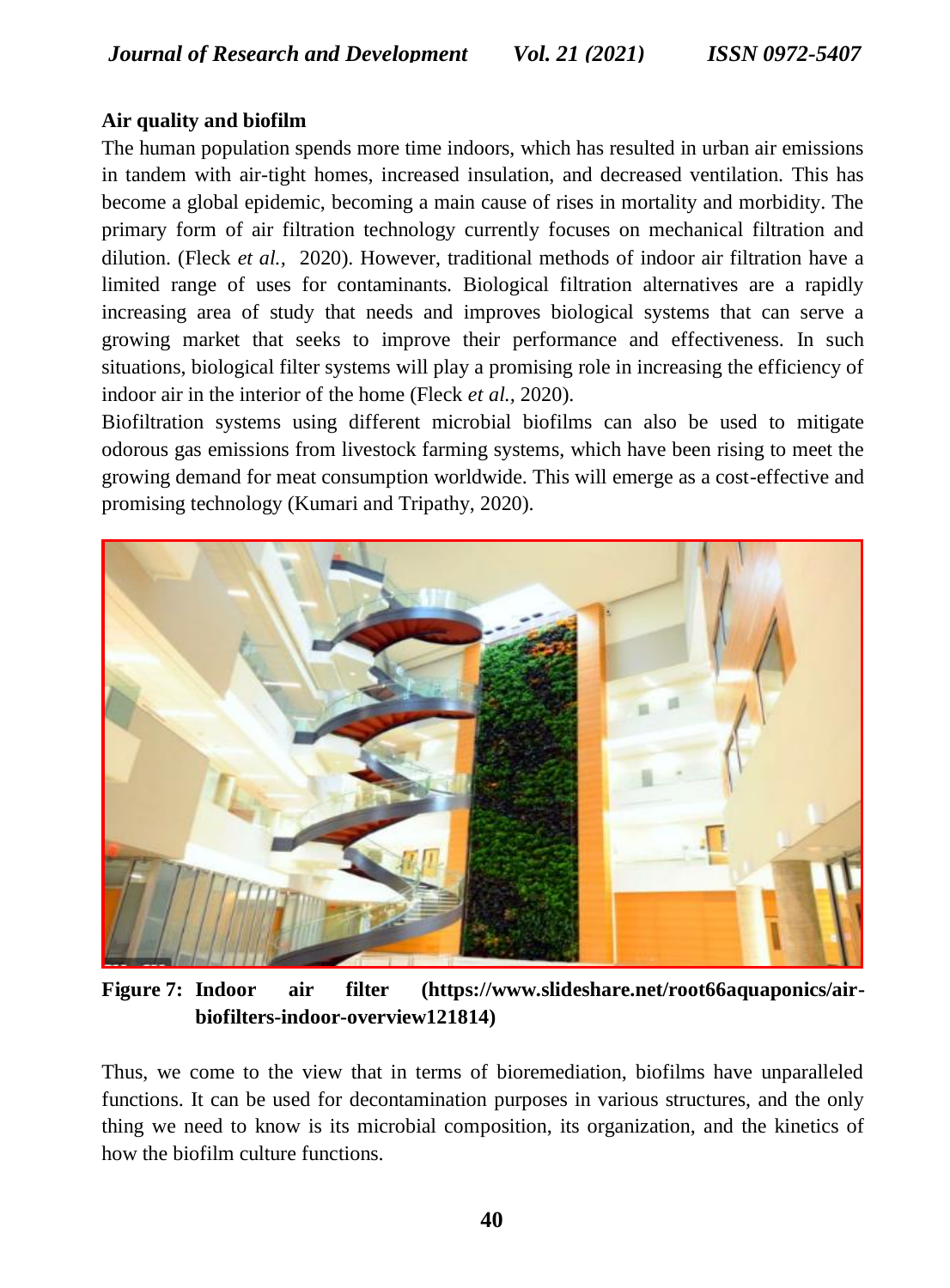#### **References**

- Allee, W.C. and Boen, E. 1932. Studies in animal aggregations: mass protection against colloidal silver among goldfishes. *J. Exp. Zool.* **61:**185–207.
- Beldade, P., Mateus, A.R.A., and Keller, R.A. 2011. Evolution and molecular mechanisms of adaptive developmental plasticity. *Mol. Ecol.* **20**:1347–1363.
- Besemer, K. (2015). Biodiversity, community structure and function of biofilms in stream ecosystems. *Research in Microbiolgy*, **166(10):** 774–781
- Boles, B.R, Thoendel M, Singh PK. 2005. Rhamnolipids mediate detachment of Pseudomonas aeruginosa from biofilms. *Mol. Microbiol***. 57:** 1210-1223
- Bondar-Kunze E, Maier, S., Schönauer, D., Bahl, N and Hein, T. Antagonistic and synergistic effects on a stream periphyton community under the influence of pulsed flow velocity increase and nutrient enrichment. *Sci. Total Environ*. **573:** 594-602.
- Bonner, J. T. 2001. **First Signals: the Evolution of Multicellular Development** (SBN-13: 978-0691070384; ISBN-10: 0691070385). Princeton University Press, Princeton, NJ. (1st edition, 2001); 156pp
- Branda SS, Vik Å, Friedman L, Kolter R. Biofilms: the matrix revisited. 2005. *Trends Microbiol.***13**: 20–26
- Brencic A and Lory S, 2009. Determination of regulon and identification of novel mRNA targets of Pseudomonsa aeruginosa RsmA. *Mol. Microbiol* . **72**:612-632
- Brencic A, Mc Farland Ka, Mc Manus HR, Castang S, Mogno I, Dove SL, Lory S. 2009. The GacS/GacA signal tensduction system of Pseudomonas aeruginosa acts exclusively through its control over the transcription of the RsmY and RsmZ regulatory small RNAs. *Mol. Microbiol*. **73(3):** 434-445; doi: 10.1111/j.1365- 2958.2009.06782.x. Epub 2009 Jul 9.
- Burmolle, M., Webb, J.S., Rao, D., Hansen, L.H., Sorensen, S.J., Kjelleberg, S. 2006. Enhanced biofilm formation and increased resistance to antimicrobial agents and bacterial invasion are caused by synergistic interactions in multispecies biofilms. *Appl. Environ. Microbiol*. **72:**3916–3923.
- Calapez, A.R., Elias, C.L., Alves, A., Almeida, S.F.P., Brito, A.G and Feio, M.J. 2019. Shifts in biofilms' composition induced by flow stagnation, sewage contamination and grazing. *Ecol. Indic.* **111:**106006. 10.1016/j.ecolind.2019. 106006
- Chambers JR and Sauer K, 2013. Small RNAs and their role in biofilm formation. *Trends Microbiol*. **21**: 39-49
- Costerton, J.W., Lewandovski, Z., Caldwell, D.E., Korber, D.R., Lappin-Scott, H.M. 1995. Microbial biofilms. *Annu Rev Microbiol.* **49:**711-745.
- Davies DG, Parsek MR, Pearson JP, Iglewski BH, Costerton JW, Greenberg EP. 1998. The involvement of cell-to-cell signas in the development of a bacterial biofilm. *Science*. **280:**295-298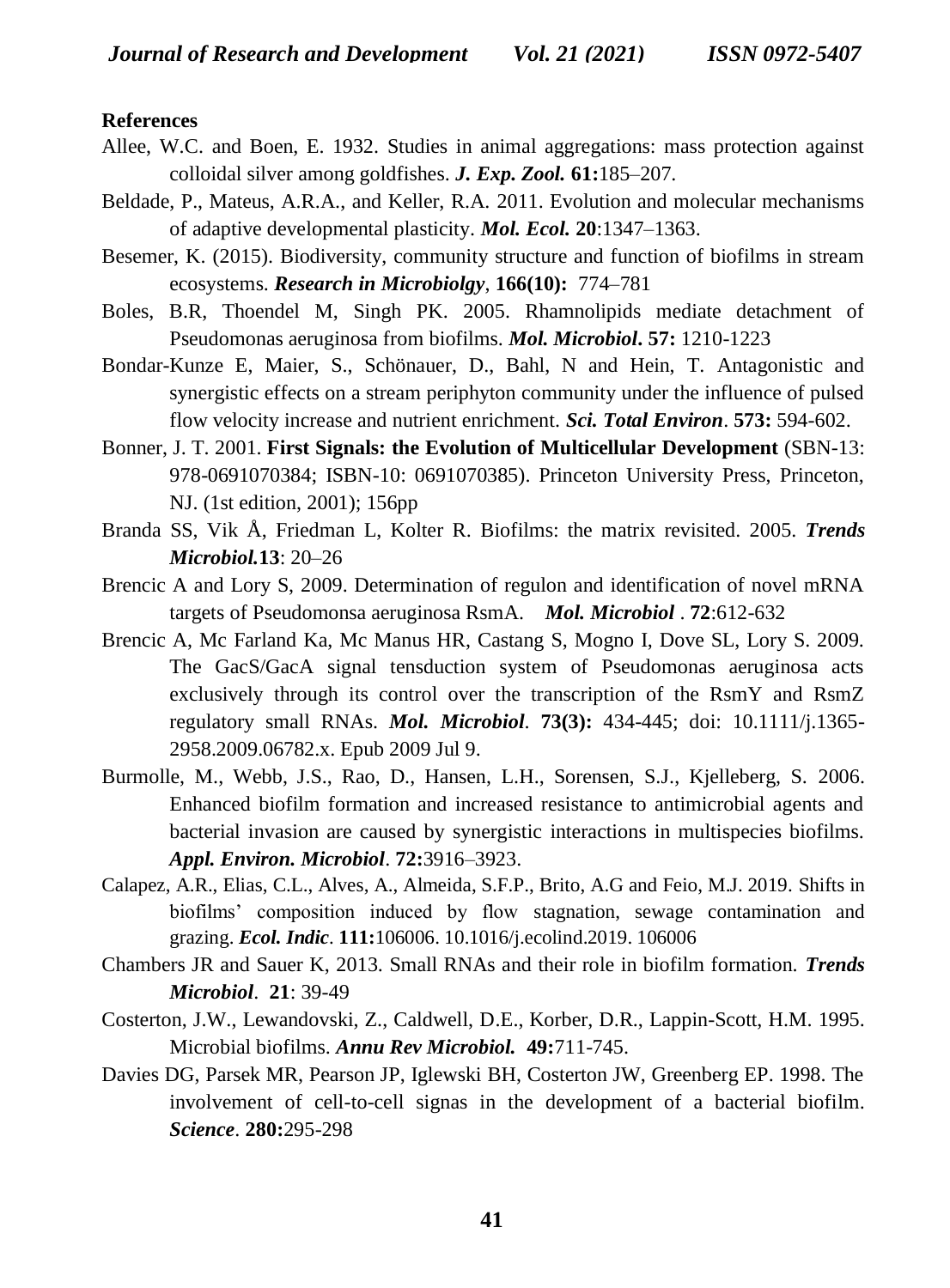- DiGiano, F.A., Andreottola, G., Adham, S., Buckley, C., Cornel, P., Daigger, G.T., Fane, A.G., Galil, N., Jacangelo, J.G., Pollice, A., Rittmann, B.E., Rozzi, A., Stephenson, T. and Ujang, Z. 2004. Safe water for everyone. *Water Environment and Technoly***., vol. 16**, pp. 31 - 35
- Douterelo, I., Fish, K.E., and Boxall, J.B. 2018. Succession of bacterial and fungal communities within biofilms of a chlorinated drinking water distribution system. *Water Res., 141:74-85.*
- Duarte, A., Weissing, F.J., Pen, I. and Keller, L. 2011. An evolutionary perspective on self-organized division of labor in social insects. *Annu Rev Ecol Evol Syst.,* **42**:91– 110.
- Findlay, R., and Battin, T. (2016). The microbial ecology of benthic environments. In M. Yates, C. Nakatsu, R. Miller, & S. Pillai (Eds.), *Manual of Environmental Microbiology.,* (pp. 421.1–421.20). ASM Press.
- [Fleck,](https://www.sciencedirect.com/science/article/pii/B9780128194812000155#!) R., [Thomas, J., Ashley, P., Douglas,](https://www.sciencedirect.com/science/article/pii/B9780128194812000155#!) N.J., [Peter J., Fraser, I. and Torpy,](https://www.sciencedirect.com/science/article/pii/B9780128194812000155#!) R. 2020. Botanical biofiltration for reducing indoor air pollution. In: *[Bio-Based Materials](https://www.sciencedirect.com/science/book/9780128194812)  [and Biotechnologies for Eco-Efficient Construction](https://www.sciencedirect.com/science/book/9780128194812)***.,** Editors: F.Pacheco Torgal, Dan Tsang, Volodymyr Ivanov. Elsevier. https://www.sciencedirect. com/book/ 97 80128194812/biobasedmaterials and biotechnologies for eco efficient construction ISBN: 9780128194812: 305-327.
- Flemming, H.C. and Wingender, J. 2001. Relevance of microbial extracellular polymeric substances (EPS)-Part II: Technical aspects. *Water Sci Technol***., 43:** 9–16.
- Flemming, H.C. and Wingender, J. 2010. The biofilm matrix. *Nat Rev***., 8:**623-633
- Friedman, L. and Kolter, R. 2003. Genes involved in matrix formation in *Pseudomonas aeruginosa* PA14 biofilms. *Mol Microbiol***., 51:**675-690
- Fux, C.A., J.W., Stewart, P.S. and Stoodley, P. 2005. Survival strategies of infectious biofilms. *Trends Microbiol***., 13**:34-40
- Gieg, L.M., Fowler, S.J., Clavijo, C. 2014. Syntrophic biodegradation of hydrocarbon contaminants. *Curr Opin Biotechnol***., 27**: 21–29
- Gjermansen, M., Nilsson, M., Yang, L and Tolker-Nielsen, T. 2010. Characterization of starvation-induced dipersion in Pseudomonas putida biofilms: gentic elements and molecular mechanisms. *Mol Microbiol***., 7**:894-906
- Gjermansen, M., Ragas, P., Sternberg, C., Molin, S. and Tolker-Nielsen, T. 2005. Characterization of starvation-induced dispersion in *Pseudomonas putida* biofilms. *Environ Microbiol***., 7**:894-906
- Goodman, A.L., Kulasekara, B., Rietsch, A., Boyd, D., Smith, R.S and Lory, S. 2004. A signaling network reciprocally regulates genes associated with a cute infection and chronic persistence in *Pseudomonas aeruginosa*. *Dev Cell.,* **7:**745-754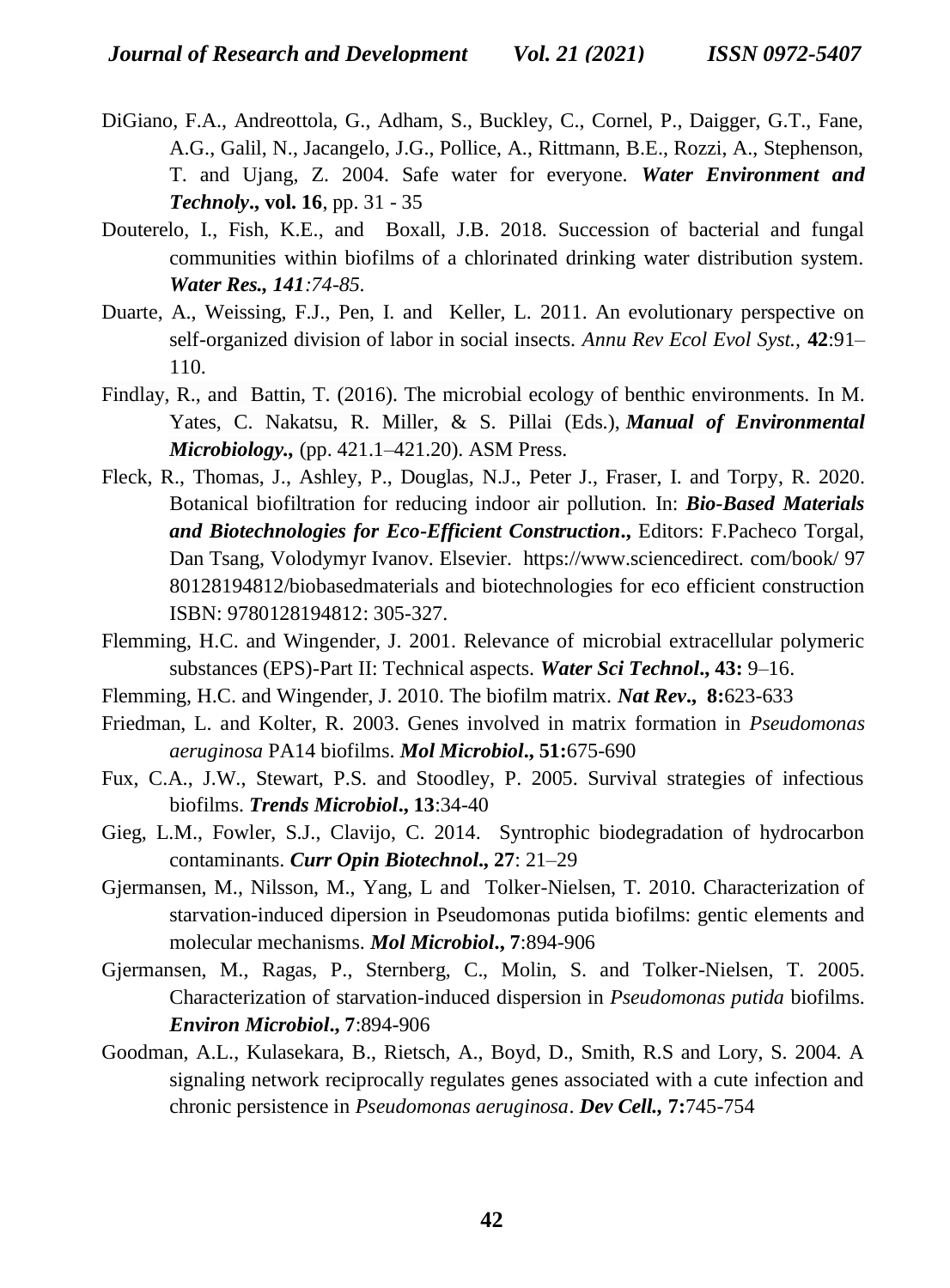- Goodman, A.L., Merighi, M., Hyodo, M., Ventre, I., Filloux, A and Lory, S. 2009. Direct interaction between sensor kinase proteins mediates acute and chronic disease phenotypes in a bacterial pathogen. *Genes Dev* **23:**249-259
- Hengge, R., 2009. Principles of c-di-GMP signaling in bacteria. *Nat Rev Microbiol***., 7:**263- 273
- Hentzer, M., Riedel, K., Rasmussen, T.B., Heydorn, A., Andersen, J.B., Parsek, M.R., Rice, S.A., Eberl, L., Molin, S., Hoiby, N., Kjelleberj, S. and Givskov, M. 2002. Inhibition of quorum sensing in *Pseudomonas aeruginosa* biofilm bacteria by a halogenated furanone compound. *Microbiology.,* **148**:87-102
- Holm, A., Barken, K.B., Yang, L., Klausen, M., Webb, J.S., Kjelleberg, S., Molin, S., Givskov, M. and Nielsen, T. 2006. A characterization of DNA release in *Pseudomonas aeruginosa* cultures and biofilms. *Mol Microbiol***., 59**:1114-1128.
- Horemans, B., Breugelmans, P., Hofkens ,J., et al. 2013. Environmental dissolved organic matter governs biofilm formation and subsequent linuron degradation activity of a linuron-degrading bacterial consortium. *Appl Environ Microbiol***., 79:** 4534–4542
- Irie, Y., Starkey, M., Edwards, A.N., Wozniak, D.J., Romeo, T. and Parsek, M.R. 2010. *Pseudomonas aeruginosa* biofilm matrix polysaccharide psl is regulated trancriptionally by RpoS and post-transcriptionally by RsmA. *Mol Microbiol***., 78**:158-172
- Jackson, K.D., Starkey, M., Kremer, S., Parsek, M.R. and Wozniak, D.J. 2004. Identification of psl, a locus encoding a potential exopolysaccharide that is essential for *Pseudomonas aeruginosa* PAO1 biofilm formation. *J Bacteriol.,* **186**:4466-4475
- Jenkinson, H.F. and Lamont, R. 1997. *Streptococcal* adhesion and colonization. *Crit Rev Oral Biol Med***., 8**:175–200
- Kartal, B., Kuenen, J.G., Van Loosdrecht, M.C. 2010. Engineering. Sewage treatment with anammox. *Science* **328:** 702–703.
- Klausen, M., Heydorn, A., Ragas, P., Lambertsen, L., Jorgensen, A., Molin, S. and Nielsen, T. 2003. Biofilm formation by *Pseudomonas aeruginosa* wild type, flagella and type IV pili mutants. *Mol Microbiol***., 48**:1511-1524
- Kolter, R. and Greenberg, E.P. 2006. Microbial sciences: the superficial life of microbes. *Nature***., 441:**300–302.
- Kumari, P. and Tripathy, B.M. 2020. Microbial biofilms involved in the filtration of odorous gas emissions from livestock farming. *Current Research and Future Trends in Microbial Biofilm.,* 117-124.
- Kunze, E., Maier, S., Schönauer, D., Bahl, N and Hein, T. 2016. Antagonistic and synergistic effects on a stream periphyton community under the influence of pulsed flow velocity increase and nutrient enrichment. *Sci Total Environ***., 15;** 594-602.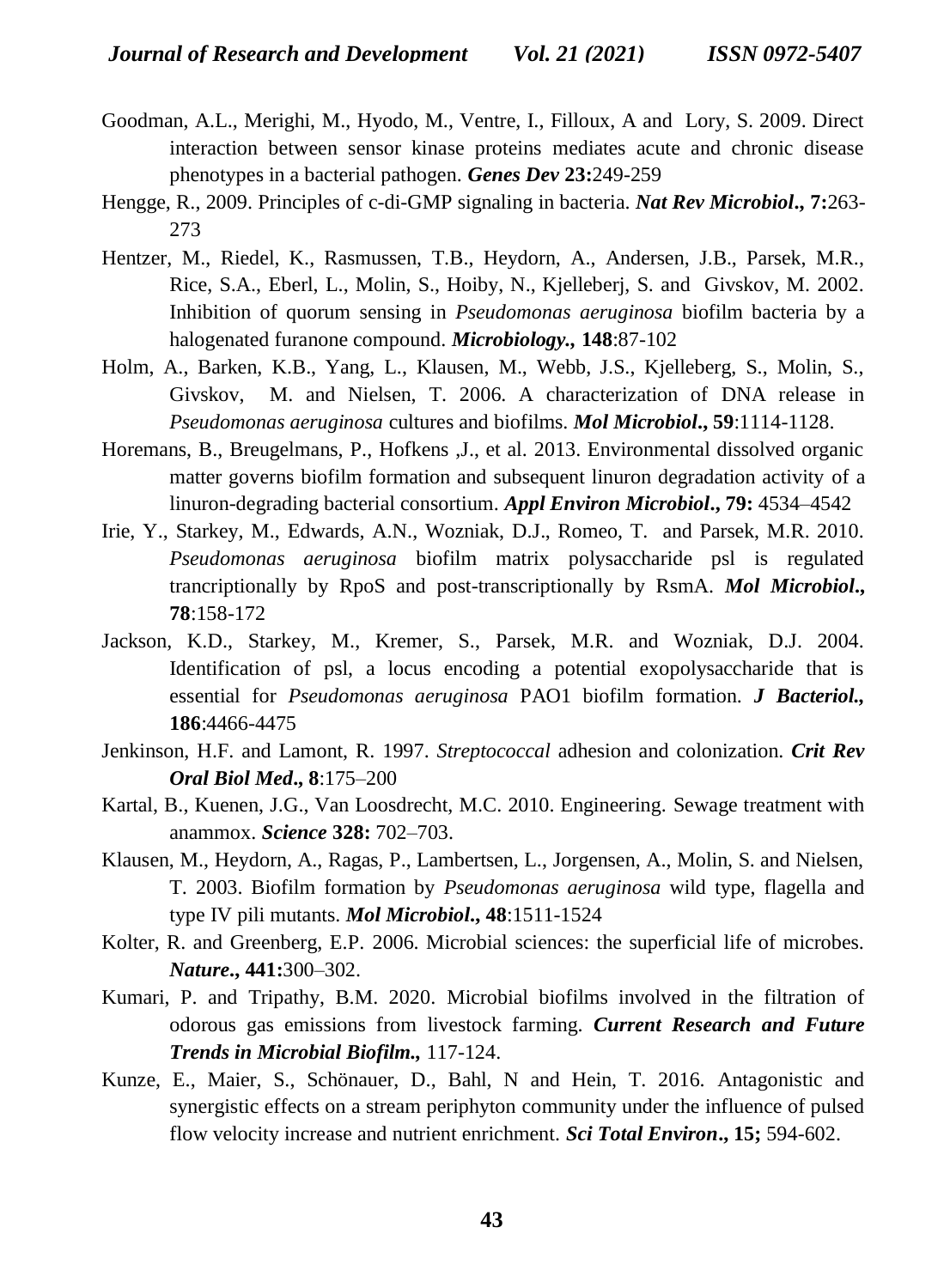- Liu, J., Wang, F., Wu, W., Wan, J., Yang, J., Xiang, S and Wu, Y. 2018. Biosorption of high-concentration Cu (II) by periphytic biofilms and the development of a fiber periphyton bioreactor (FPBR). *Bioresour Technol.,* **248:**127-134.
- Logsdon, G.S., Kohne, R., Abel, S., et al. 2002. Slow sand filtration for small water systems. *J Environ Eng Sci***.,1**(5**)**: 339–348.
- Ma, L., Jackson, K.D., Landry, R.M., Parsek, M.R. and Wozniak, D.J. 2006. Analysis of *Pseudomonas aeruginosa* conditional psl variants reveals roles for the psl polysaccharide in adhesion and maintaining biofilm structure post attachment. *J Bacteriol.,* **188:**8213-8221
- Mai, Y.Z., Peng S.Y. and Lai Z.N. 2020. Structural and functional diversity of biofilm bacterial communities along the Pearl River estuary, South China. *Reg. Stud. Mar. Sci.,* **33:**100926.
- Massie, J.P., Reynolds, E.L., Koestler, B.J., Cong, J.P, Agostoni, M. and Waters, C.M. 2012. Quantification of high-specificity cyclic diguanylate signaling*. Proc Natl Acad Sci USA***., 109**:12746-12751
- Matsukawa, M. and Greenberg, E.P. 2004. Putative exopolysaccharide synthesis genes influence *Pseudomonas aeruginosa* biofilm development. *J Bacteriol.,* **186**:4449- 4456
- Micheletti, E., Colica, G., Viti, C., et al. 2008. Selectivity in the heavy metal removal by exopolysaccharide-producing cyanobacteria. *J Appl Microbiol***., 105:** 88–94.
- Molin, S. and Nielsen, T. 2003. Gene transfer occurs with enhanced efficiency in biofilms and induces enhanced stabilisation of the biofilm structure. *Curr Opin Biotechnol***., 14:**255-261
- Nadell, C., Drescher, K., & Foster, K. 2016. Spatial structure, cooperation and competition in biofilms*. Nature Reviews Microbiology., 9(14), 589–600.*
- Nadell, C., Xavier, J. and Foster, K. 2009. The sociobiology of biofilms. *FEMS Microbiology Reviews***, 1(33),** 206–224.
- Nicholls, S. and Crompton, L. 2017. The effect of rivers, streams, and canals on property values*. River Research and Applications***., 9**(33), 1–10.
- Nielsen, A.T., Nielsen, T., Barken, K.B. and Molin, S. 2000. Role of commensal relatonships on the spatial structure of a surface attached micribiol consortium. *Environ Microbiol***., 2:**59-68
- Nilsson, M., Chiang, W.C., Fazli, M., Gjermansen, M., Givskov, M. and Tolker-Nielsen, T. 2011. Influence of putative exopolysaccharide genes on *Pseudomonas putida* KT2440 biofilm stability. *Environ Microbiol* **13**:1357-1369
- Pamp, S.J. and Nielsen, T. 2007. Multiple roles of bio surfactants in structural biofilm development by *Pseudomonas aeruginosa*. *J Bacteriol.,* **189**:2531-2539.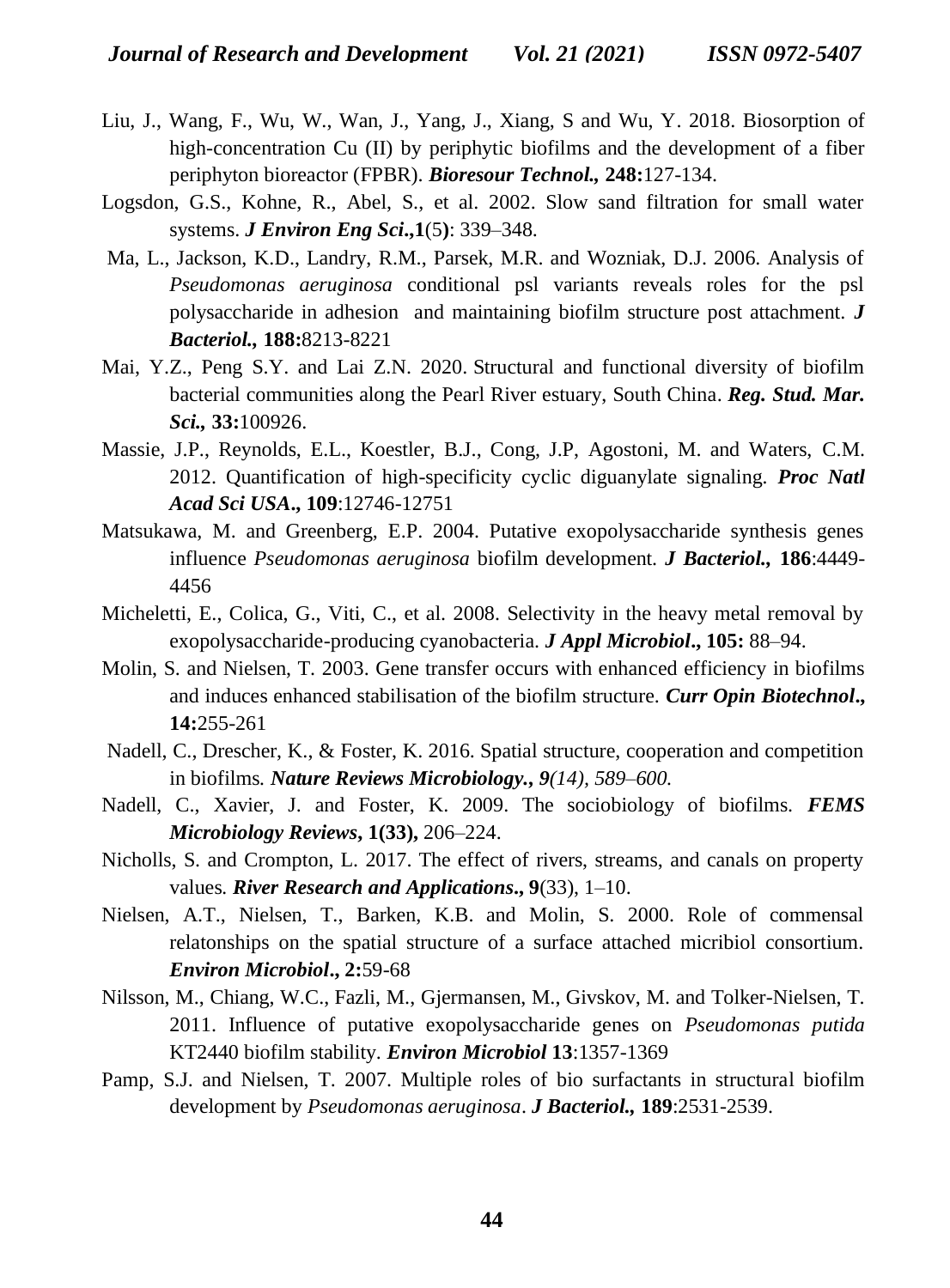- Pamp, S.J., Gjermansen, M. and Nielsen, T. 2007. Bacterial Biofilm Formation and Adaptation. *The biofilm matrix: a sticky framework.,* 37-69.
- Peipoch, M., Jones, R. and Valett, H.M. 2015. Spatial patterns in biofilm diversity across hierarchical levels of river-floodplain landscapes. *PLoS One.,* **10**(12), 1–14.
- Poltak, S.R, Cooper, V.S. 2011. Ecological succession in long-term experimentally evolved biofilms produces synergistic communities. *ISME J.,* **5:**369–378.
- Ramsey, M.M., Rumbaugh, K.P., Whiteley, M. 2011. Metabolite cross-feeding enhances virulence in a model polymicrobial infection. *PLoS Pathog.,* **7:**e1002012. [doi:10.1371/journal.ppat.1002012.](http://dx.doi.org/10.1371/journal.ppat.1002012) .
- Rani, S.A., Pitts, B., Beyenal, H., Veluchamy, R.A., Lewandowski Z, Davison WM, Buckingham-Meyer K, Stewart PS. 2007. Spatial patterns of DNA replication, protein synthesis, and oxygen concentration within bacterial biofilms reveal diverse physiological states. *J Bacteriol.,* **189**:4223–4233.
- Ross, P., Weinhouse, H., Aloni, Y., Michaeli, D., Weinberger, P., Mayer, R., Braun, S., Vroom, E., Vander Marel, G.A., Boom, J.H. and Benziman, M. 1987. Regulation of cellulose synthesis in *Acetobacter xylinum* by cyclic diguanylic acd. *Nature.,* **325**:279-281
- Ryan, R.P., Lucey, J., Donovan, K., Carthy, Y., Yang, L., Nielsen, T. and Dow, J.M. 2009. HD-GYP domain proteins regulate biofilm formation and virulence in *Pseudomonas aeruginosa*. *Environ Microbiol.,* **11**:1126-1136
- Sanchez, A., Fernandez, A., Calero, P., Gallego, L.D. and Govantes, F. 2013. New methods for the isolation and the characterization of biofilm-persistent mutants in *Pseudomonas putida*. *Environ Microbiol Rep***., 5:**679-685
- Saucer, K., Camper, A.K., Ehrlich, G.D., Costerton, J.W. and Davies, D.G. 2002. *Pseudomonas aeruginosa* displays multiple phenotypes during development as a biofilm. *J Bacteriol***., 184**:1140-1154
- Seckler, D., Barker, R. and Amarsinghe, U. 1999. Water scarcity in the twenty-first century. *Int. J. Wat. Dev.,* **15,** 29–42.
- Simm, R., Morr, M., Kadir, A., Nimtz, M. and Romling, U. 2004. GGDEF and EAL domains inversely regulate cyclic di-GMP levels and transition from sessility to motility. *Mol Microbiol***., 53:**1123-1134
- Singh, R., Ray, P., Das, A. and Sharma, M. 2009.Role of persisters and small colony variants in antibiotic resistance of planktonic and biofilm associated *Staphylococcus aureus*: an in-vitro study. *J Med Microbiol.,* **58:**1067-1073
- Stewart, P.S. 2003. Diffusion in biofilms. *J Bacteriol.,* **185**:1485–1491.
- Stewart, P.S. and Franklin, M.J. 2008. Physiological heterogeneity in biofilms. *Nat Rev Microbiol***., 6:**199–210.